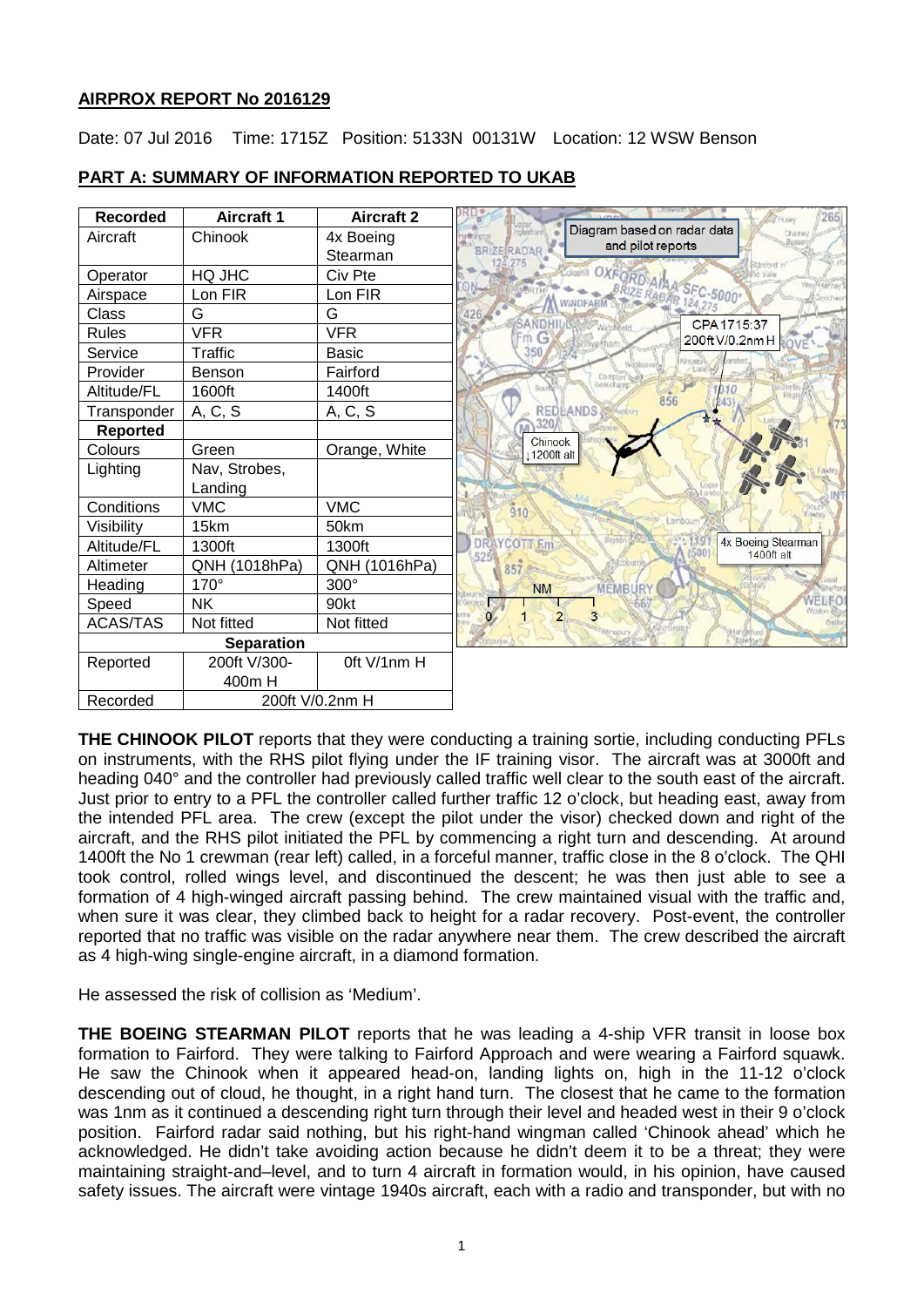other navigation aids or TCAS, are VFR only, and each carried 1 POB. Although forward visibility can be limited, in this case the Chinook was visible from the moment he descended below what he thought was the cloudbase.

He assessed the risk of collision as 'None'.

**THE BENSON CONTROLLER** reports that he was the Approach controller at the time, he couldn't recollect his workload level at the time and his only recollection of the incident was that the Chinook pilot mentioned in a 'relaxed' tone that he had flown over some wing-walker aircraft. Nothing was showing on the radar at the time.

### **Factual Background**

The weather at Benson was recorded as follows:

METAR EGUB 071650Z 24008KT 9999 FEW035 BKN045 21/13 Q1017 BLU NOSIG=

Portions of the tape transcripts between Benson Approach and the Chinook are below:

| From     | To       | <b>Speech Transcription</b>                            | <b>Time</b> |
|----------|----------|--------------------------------------------------------|-------------|
| Benson   | Chinook  | [Chinook c/s] traffic north west three miles tracking  | 17:13:21    |
| Approach |          | east indicating similar level                          |             |
| Chinook  | Benson   | Traffic not sighted [Chinook c/s]                      | 17:13:27    |
|          | Approach |                                                        |             |
| Chinook  | Benson   | [Chinook c/s] traffic sighted                          | 17:14:07    |
|          | Approach |                                                        |             |
| Benson   | Chinook  | [Chinook c/s]                                          | 17:14:10    |
| Approach |          |                                                        |             |
| Benson   | Chinook  | [Chinook c/s] have further traffic east two and a half | 17:14:30    |
| Approach |          | miles, tracking north west (pop up) on site, no height |             |
|          |          | information, possibly a glider                         |             |
| Chinook  | Benson   | We'll be, uh, descending [Chinook c/s]                 | 17:14:40    |
|          | Approach |                                                        |             |
| Chinook  | Benson   | Approach [Chinook c/s]                                 | 17:15:53    |
|          | Approach |                                                        |             |
| Benson   | Chinook  | [Chinook c/s] send                                     | 17:16:14    |
| Approach |          |                                                        |             |
| Chinook  | Benson   | [Chinook c/s] we've just had a formation of four pass  | 17:16:18    |
|          | Approach | directly, uh, beneath us. At the previously called     |             |
|          |          | traffic I, I, understood it was going away from us     |             |
|          |          | before we descended                                    |             |
| Benson   | Chinook  | Yeah I've got nothing showing anywhere near you at     | 17:16:27    |
| Approach |          | the moment                                             |             |
| Chinook  | Benson   | Uh, roger, it's four wing walkers in formation. Uh, we | 17:16:32    |
|          | Approach | just, uh, missed them. Uh, we're just working out      |             |
|          |          | where they are now.                                    |             |
| Benson   | Chinook  | [Chinook c/s], uh, that is copied, they must be below  | 17:16:41    |
| Approach |          | my radar cover                                         |             |
| Chinook  | Benson   | Err, that's copied [Chinook c/s]                       | 17:16:46    |
|          | Approach |                                                        |             |
| Chinook  | Benson   | [Chinook c/s], uh, now general handling complete       | 17:19:27    |
|          | Approach | looking for radar pick up, eh, vectors for the ILS     |             |
|          |          | Runway 19.                                             |             |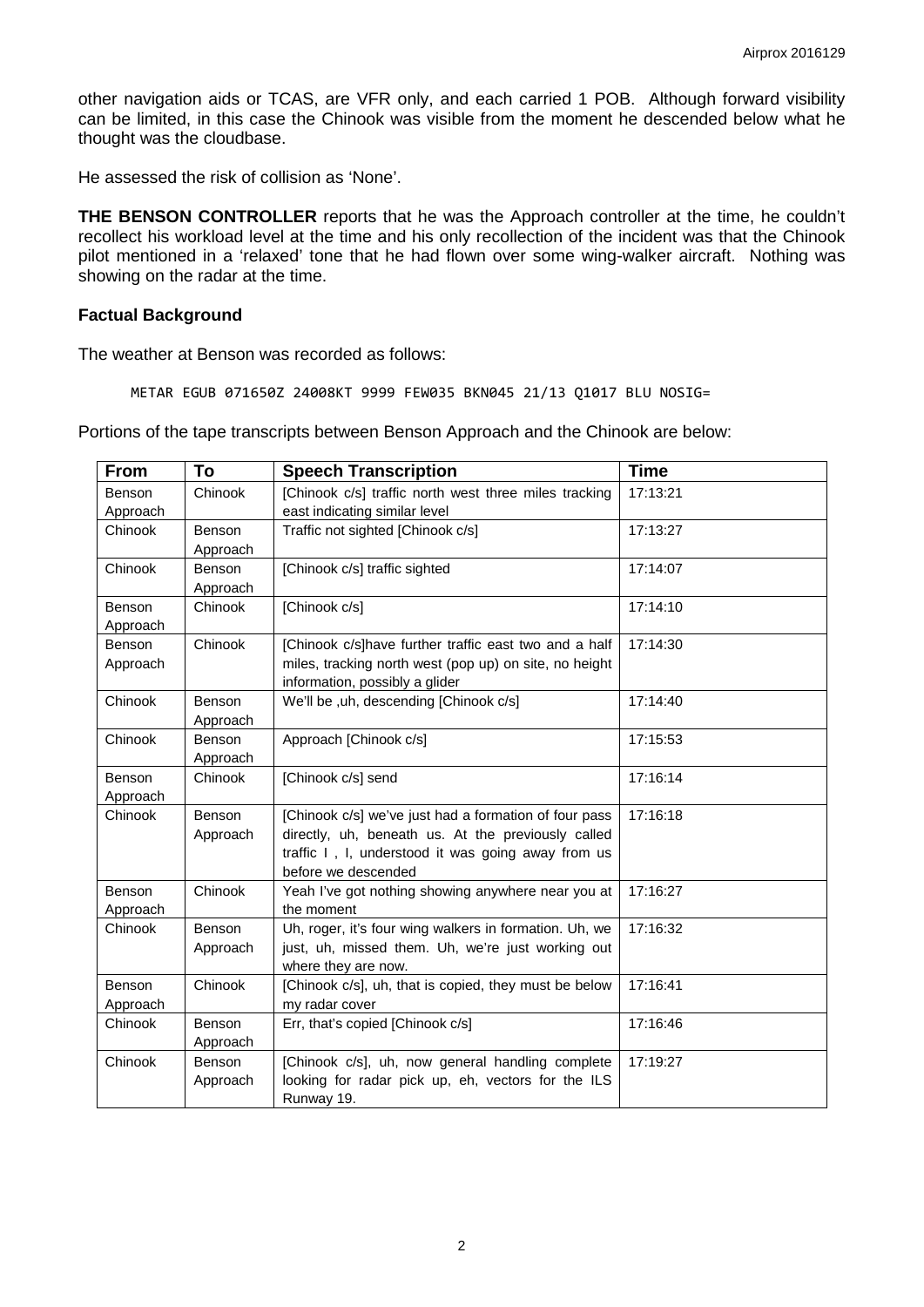### **Analysis and Investigation**

### **Military ATM**

At 1713:32 (Figure 1), the Chinook is tracking north climbing to position for a PFL, the Boeing Stearman formation is to the east of the Chinook tracking north west in level flight enroute to Fairford. The controller has passed the Chinook Traffic Information on the 7000 squawk to the North West at a similar level. No Traffic Information was passed on the 4207 squawk directly to the north of the Chinook indicating 010 on Mode C or the Boeing Stearman formation to the east. This would suggest that it was not visible on the controller's radar screen as these would have been relevant calls at this point.



Figure 1: Geometry at 1713:32 (Chinook squawking 3616; Boeing Stearman formation squawking 4207, Mode C 014).

At 1714:19 (Figure 2), the Chinook is now visual with the aircraft squawking 7000 to the North West and begins to turn right and position to begin the PFL. The Boeing Stearman formation continues tracking northwest converging toward the Chinook.



Figure 2: Geometry at 1714:19 (Chinook squawking 3616; Boeing Stearman formation squawking 4207, Mode C 014).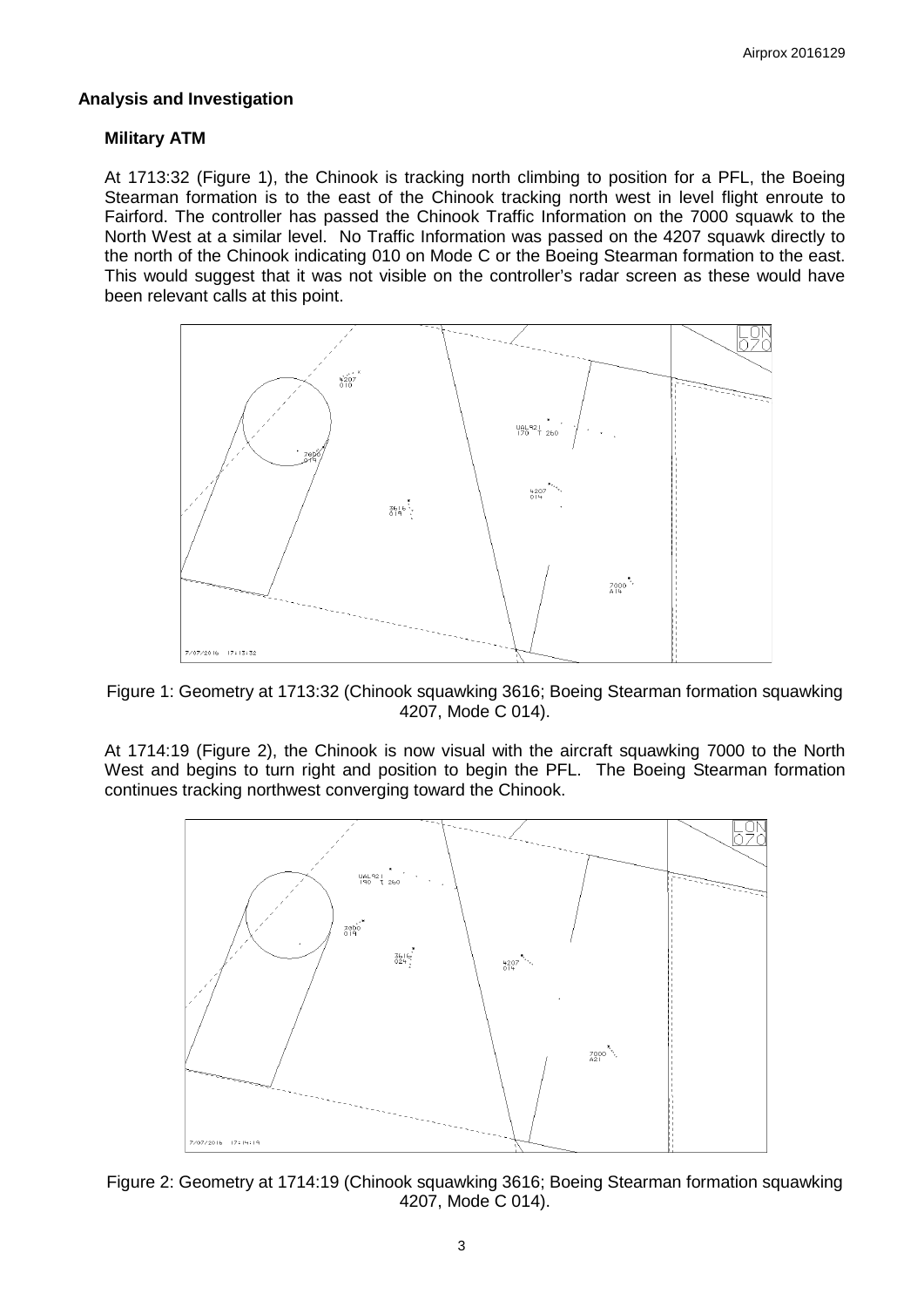At 1714:34 (Figure 3), the controller passes the Chinook Traffic Information *'[Chinook c/s] have further traffic east two and a half miles, tracking north west (pop up) on site, no height information, possibly a glider'*. This traffic call would indicate that for a moment the Boeing Stearman formation created a small return on the controller's radar screen.



Figure 3: Geometry at 1714:19 (Chinook squawking 3616; Boeing Stearman formation squawking 4207, mode/C 014).

At 1715:24 (Figure 4), the Chinook is in the descent, passing 018 on Mode C, through the 12 o'clock of the Boeing Stearman formation. This correlates with the Boeing Stearman pilots report of becoming visual with the Chinook as it descended 'out of cloud' in their 11/12 o'clock in a right hand descending turn [UKAB Note: the Chinook crew report that they were VMC at all times]. Separation at this point it 0.6 nm and 400 ft.



Figure 4: Geometry at 1715:24 (Chinook squawking 3616; Boeing Stearman formation squawking 4207, Mode C 014).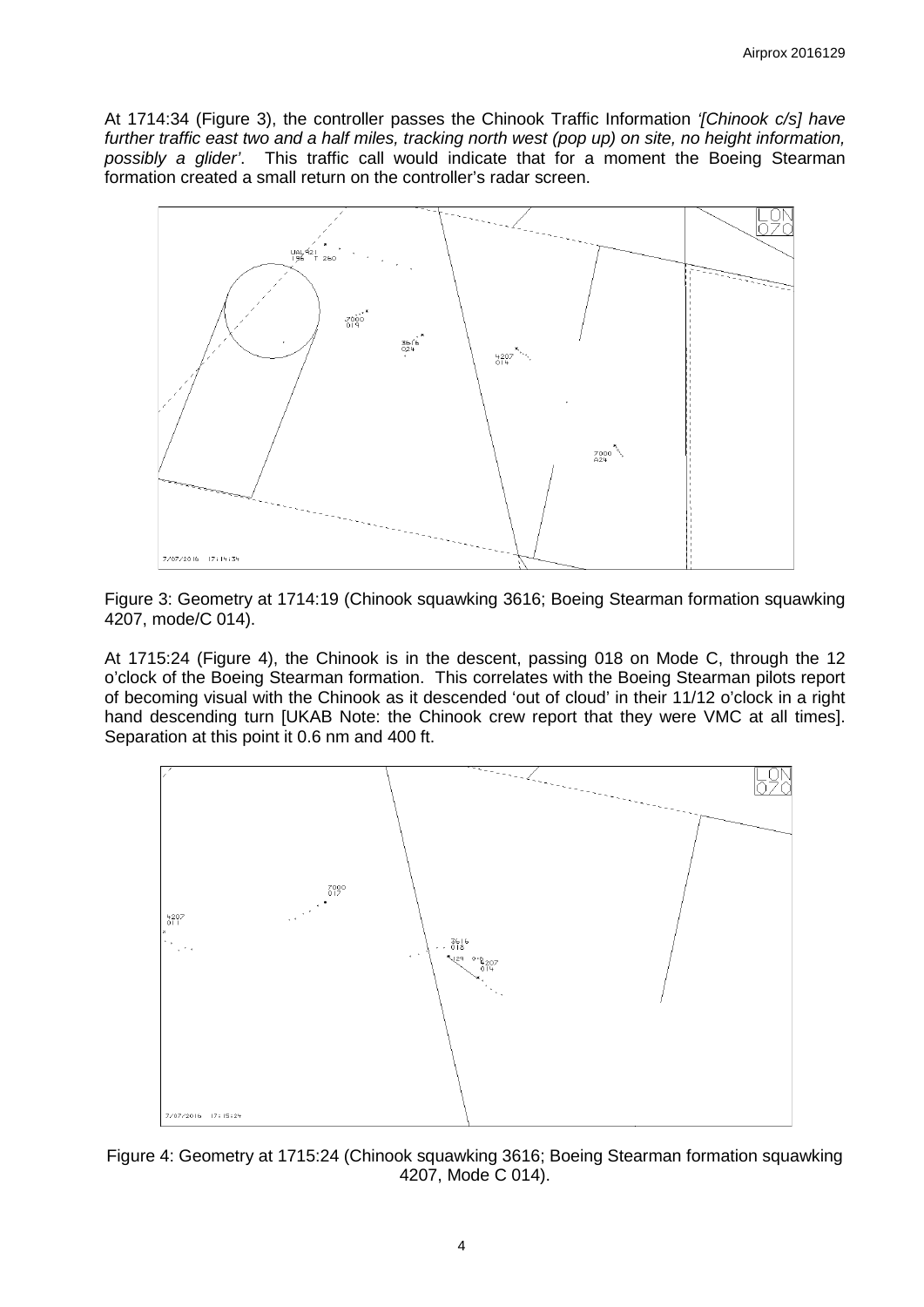The Chinook pilot reported being in receipt of a Traffic Service and the controller had passed Traffic Information on two different contacts that were away from their intended PFL area. The pilot reports descending shortly after the Traffic Information call at 17:14:30, this would correlate with the response at 17:16:18 and would indicate the pilot has assimilated the traffic information incorrectly believing there was no threat to the PFL area and manoeuvre. The PFL was initiated with a right-hand turn and descending; at around 1300ft the rear left crewman called traffic in the 8 o'clock position.

The Controller reported their only recollection of the incident was the Chinook pilot mentioning in a relaxed tone having flown over some wing-walker aircraft, and that nothing was showing on radar at the time. Further discussion with the controller indicated that the location of the Airprox has poor primary and secondary radar coverage at low level. The tape transcript shows the controller called a pop-up contact to the Chinook at 17:14:30; this correlates with the radar replay and the position of the Boeing Stearman formation. The lack of prior Traffic Information or further updates would imply that the Boeing Stearman formation were either below radar cover or presenting a poor radar aspect.

The Stearman pilot reported flying in a loose box formation at 1300ft QNH. The pilot reported receiving no Traffic Information from Fairford, but became visual with the Chinook as it descended 'out of cloud' in a right-hand turn, descending through their level, heading west (in the 9 o'clock position). The pilot estimated the closest the aircraft came was 1nm. The pilot reported taking no avoiding action and felt that at no point did the Chinook pose a threat.

The primary barrier in this incident for both pilots was 'see and avoid'. The limits of radar coverage no doubt prevented the Boeing Stearman formation showing on the Benson controller's radar screen for a prolonged period of time. The controller did pass Traffic Information to the Chinook pilot on a pop up contact; it would seem that this Traffic Information was incorrectly assimilated, perhaps due to the pilot focusing on the impending PFL. This incident highlights the limitations of radar performance and the associated ATS.

#### **UKAB Secretariat**

The Chinook and Stearman pilots shared an equal responsibility for collision avoidance and not to operate in such proximity to other aircraft as to create a collision hazard<sup>[1](#page-4-0)</sup>. If the incident geometry is considered as head-on or nearly so then both pilots were required to turn to the right<sup>[2](#page-4-1)</sup>. If the incident geometry is considered as converging (prior to the Chinook's right-hand descending turn) then the Chinook pilot was required to give way to the Boeing Stearman formation<sup>[3](#page-4-2)</sup>.

#### **Comments**

#### **JHC**

The Chinook was operating in Class G airspace conducting a standard Simulated IFR Flight Profile. Whilst the PF was 'under a hood' there were still 3 crew-members conducting lookout. The Chinook believed he was clear to descend and turn right, but he had not seen the vintage aircraft formation, possibly due to distance/cloud between them. However, separation was maintained by the Chinook until the vintage aircraft formation was clear.

#### **Summary**

 $\overline{\phantom{a}}$ 

An Airprox was reported when a Chinook and a 4-ship of Boeing Stearman flew into proximity at 1715 on Thursday 7th July 2016. Both pilots were operating under VFR in VMC, the Chinook pilot in receipt of a Traffic Service from Benson and the Stearman pilot in receipt of a Basic Service from Fairford.

<span id="page-4-0"></span><sup>1</sup> SERA.3205 Proximity.

<span id="page-4-1"></span><sup>2</sup> SERA.3210 Right-of-way (c)(1) Approaching head-on.

<span id="page-4-2"></span><sup>3</sup> SERA.3210 Right-of-way (c)(2) Converging.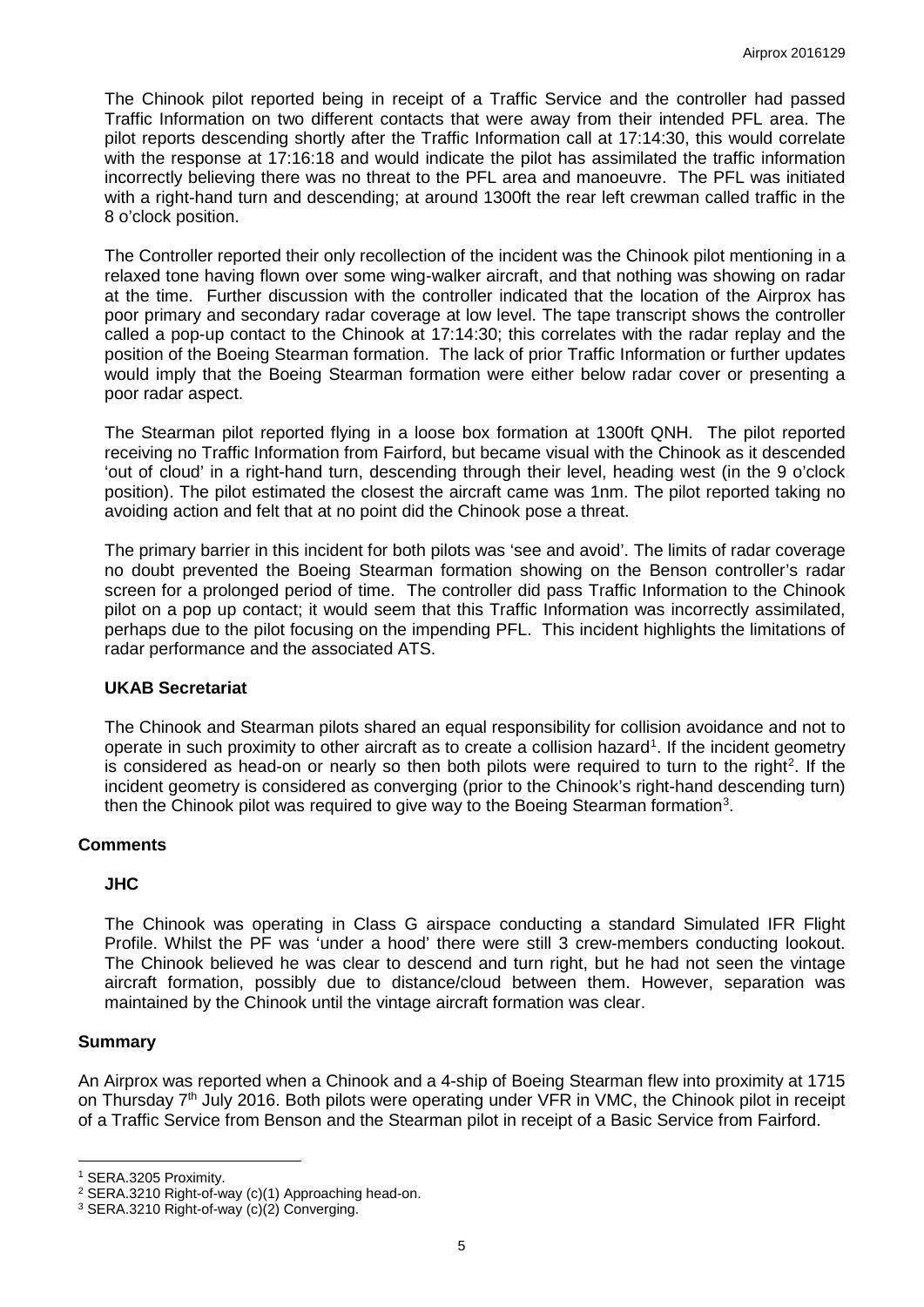# **PART B: SUMMARY OF THE BOARD'S DISCUSSIONS**

Information available consisted of reports from the pilots of both aircraft, transcripts of the relevant RT frequencies, radar photographs/video recordings, reports from the air traffic controllers involved and reports from the appropriate ATC and operating authorities.

The Board first looked at the actions of the Chinook pilot. He was operating in Class G airspace, practising PFLs with a pilot under an IFR visor. Notwithstanding, provision had been made to mitigate this by using a look-out pilot and crew members, and an appropriate ATS; the Board thought that appropriate mitigation had been made for the circumstances. That being said, some members were concerned that the Chinook crew had turned towards previously reported traffic as they initiated their PFL. In this respect, they noted the Military ATM investigation comments that this indicated that the crew had incorrectly assimilated the Traffic Information; however, Board members could not verify that this was the case, and they worried that the crew may have become task-focused on the presumably pre-briefed PFL entry direction at the expense of assimilating at all that aircraft might be coming into conflict from that sector. However, members noted that, having seen the four Stearman aircraft during the descent, the Chinook pilot reacted swiftly to take avoiding action. Members commented that although the Stearman pilot had reported that it looked like the Chinook had come out of the cloud, it was probably more likely that cloud had simply obscured the Chinook from view rather than it being IMC *per se*.

For their part, members noted that the Stearman pilots were transiting to Fairford under a Basic Service and had reported that they didn't receive any Traffic Information on the Chinook. The Board noted that, under a Basic Service, they were unlikely to receive any and, had they wanted such information, they should have opted for a Traffic Service - particularly if they were concerned about the ease of manoeuvrability of their formation. Members observed that, having seen the Chinook early, the lead pilot had elected not to take any avoiding action, opining that it may have caused safety issues to turn the formation. The Board were concerned by this notion, with some members disputing that turning the formation would be more dangerous in comparison to the proximity of a rapidly descending Chinook that had ended up passing only 400m or so from the lead aircraft. Although they accepted that in a vintage aircraft with less than ideal visibility the pilot was probably keen to keep to his track, they warned that pilots should pro-actively avoid conflicts rather than expect or hope that others would get out of their way. That said, members noted that the Stearman pilot was obviously content with his perception of the separation even though others in his position might not have been.

In looking at the actions of the Benson controller, the Board were puzzled as to why the Stearman formation did not show up on their radar even as an SSR return given that the Chinook obviously did in the same area. One of the military ATC members informed the Board that the SSR feed for Benson was from Brize Norton, meaning that the two radar sources, Primary and SSR were in different locations, adding to the mystery. Noting that the controller did give plenty of Traffic Information, the Board were content that he would have called the confliction had he seen it; indeed, some members thought that his call at 1714:30 regarding pop-up traffic could well have been the Stearman formation.

Looking at the barriers that were not effective in this Airprox; 'ATS threat awareness' and 'Flt Crew acting on information' did not appear to contribute because the Stearman formation had not shown up on the Benson radar (so the controller was unable to give Traffic Information), and the Stearman formation was only under a Basic Service and therefore could not expect to receive Traffic Information. That being said, the Board suspected that the Chinook pilots had been given Traffic Information on the Stearman formation just before the PFL descent, but had simply not assimilated it. None of the aircraft in this incident had a TAS fitted, meaning that neither pilot received any information to act upon from this source and thus making that barrier unavailable. See-and-avoid was deemed to be partially effective, in that the Chinook crew only saw the Stearman formation just before or at CPA, later than he would have liked, and took avoiding action; for their part, the Stearman formation saw the Chinook early, but did not think that any avoidance was required.